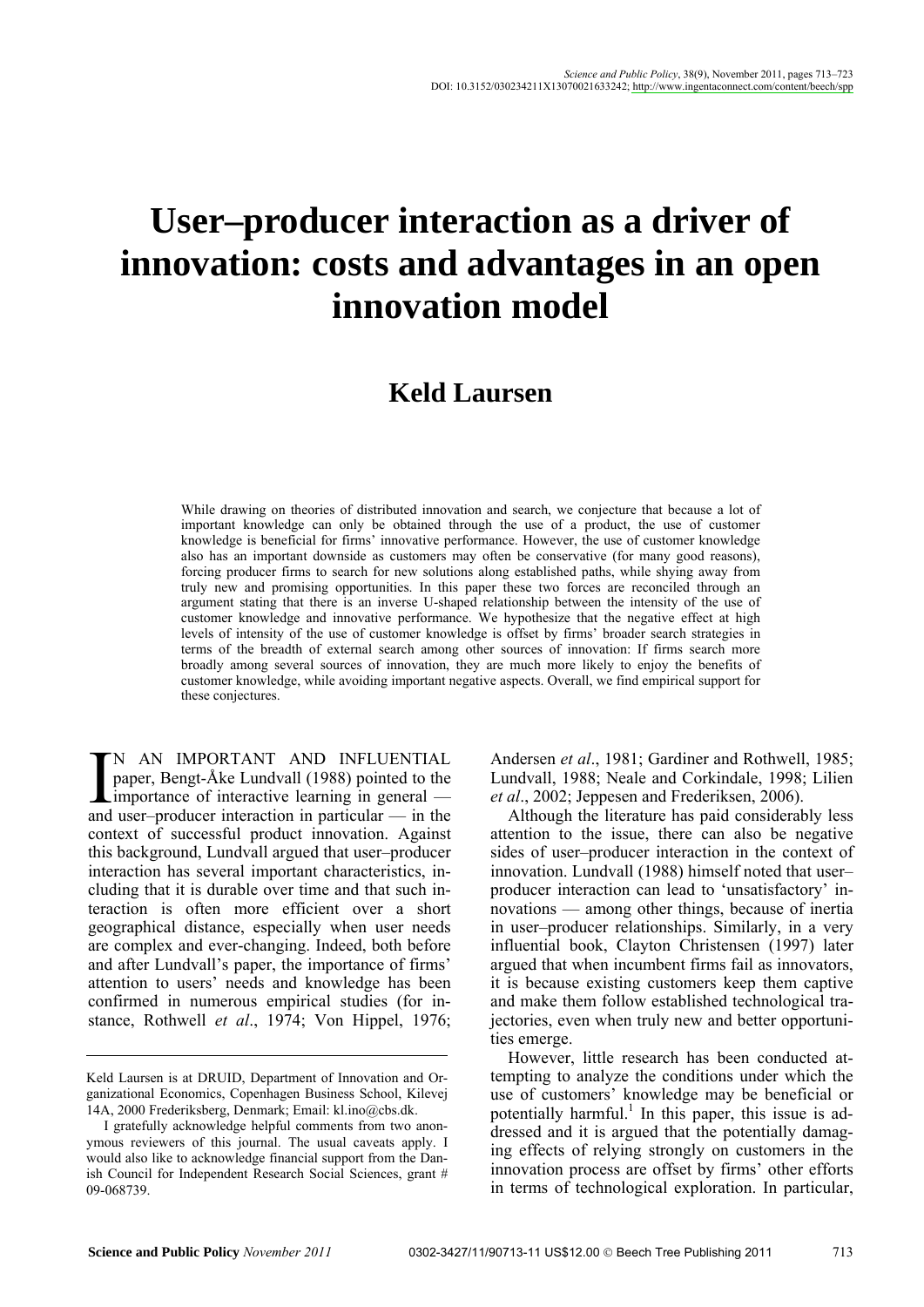Kled Laursen is Professor of the Economics and Management of Innovation at Copenhagen Business School (CBS). His current research focuses on open and distributed innovation processes. Within this context Laursen has, for instance, analyzed aspects of university-industry interaction as well as the role of geography. He is also interested in the application of organizational work practices, and in how these practices matter to innovation. He has published articles in journals such as Research Policy, Journal of Economic Behavior and Organization, Organization Science and Strategic Management Journal. He is director of the CBS Center of Excellence on Open Innovation with 11 faculty members and eight PhD students associated.

we suggest that having a high search breadth in terms of other external knowledge sources (Laursen and Salter, 2006; Grimpe and Sofka, 2009; Leiponen and Helfat, 2010) can offset the negative effect of relying strongly on customers. We also examine Lundvall's suggestion that local (national) collaboration with customers matters particularly for product innovation.

Our ideas are tested on the Danish CIS4 data involving a sample of 3,418 manufacturing and service firms — with the percentage of sales of innovative products as the dependent variable. We find that using customers as a source of innovation is significantly associated with higher levels of innovative sales. However, emphasizing customers beyond a certain point produces a negative effect on innovative sales. It is also found that this relationship is positively moderated by the search breadth in terms of other external knowledge sources. These results hold both for products only new to the firm (more incremental innovation) and for innovations new to the firm's market (more radical innovation). We find support for Lundvall's idea that local (national) collaboration with customers concerning innovation matters more for product innovation than international collaboration with customers, but only in the case of more incremental innovation. In the case of more radical innovation, both national and international collaboration with customers for innovation seem to matter for innovative sales

# Previous research on user-producer interaction

As noted in the introduction, customers' (and other users') knowledge has very often proven to be critical for innovation success. It has been pointed out that successful innovation requires attention to users' needs (Rothwell et al., 1974), that users' knowledge is central to the development of established firms' new products (e.g. Urban and Von Hippel, 1988; Neale and Corkindale, 1998; Lilien et al., 2002; Bogers et al., 2010), and that the central content of innovations in some cases comes from users (Von Hippel, 1976; Franke and Shah, 2003; Jeppesen and Frederiksen , 2006). In this context, Lundvall (1988) and others (prominent contributions include: Linder,

1961; Rosenberg, 1982; Von Hippel, 1994) have highlighted the importance of communication and joint learning between customers and other users on the one hand, and the producers of innovation on the other hand, in producing successful innovation.

The fact that national upstream-downstream interaction matters for innovation in many industries has found support in the empirical literature on international trade (see e.g. Fagerberg, 1995; Laursen and Meliciani, 2000). At the firm level, surprisingly few large-scale quantitative studies examining the role of user-producer relationships in the context of innovation exist (there is a very substantial literature, supplying case-study evidence). However, for instance, Meeus et al. (2001) find that interactive learning with customers is positively associated with the complexity and structuring of innovative activities and with moderate scores of the cross-product term of the complexity of innovative activities and the strength of internal knowledge resources.

Interactive learning with customers seems positively affected by higher technological dynamics. Weterings and Boschma (2009) show that for a sample of Dutch software firms, spatial proximity facilitates face-to-face interactions, but does not strengthen the effect of face-to-face interactions on innovative performance. Moreover, regular interactions and collaboration with customers appear to increase the likelihood that software firms will bring new products to the market, but do not improve the size of firm's innovation output. Also at the micro level, Beise-Zee and Rammer (2006) examined the relationship between user-induced innovation and exports for both manufacturing and service firms. When their innovation variable is replaced by a variable reflecting whether or not the firm in question had user-induced innovation, this variable is also significant in explaining export activities of firms. Concerning customers (national or international) specifically, Laursen and Salter (2006) show that the two most important external sources of innovation among UK firms were 'suppliers' and 'clients or customers'; 66% of the sample of UK manufacturing firms indicated that they had used clients or customers as a source of knowledge or information for innovation, and 16% indicated that they had used clients or customers as a source of knowledge or information for innovation to a high degree.

# **Hypotheses**

Lundvall (1988, 1992b) argued that successful product innovation will most often involve social interaction between producers and users (often customers) of an innovation. Producer firms can get information about customers/users' needs (e.g. in the form of being able to observe problems and bottlenecks experienced by user firms). On the other side, customers/users may obtain information about technological possibilities from producers, and about the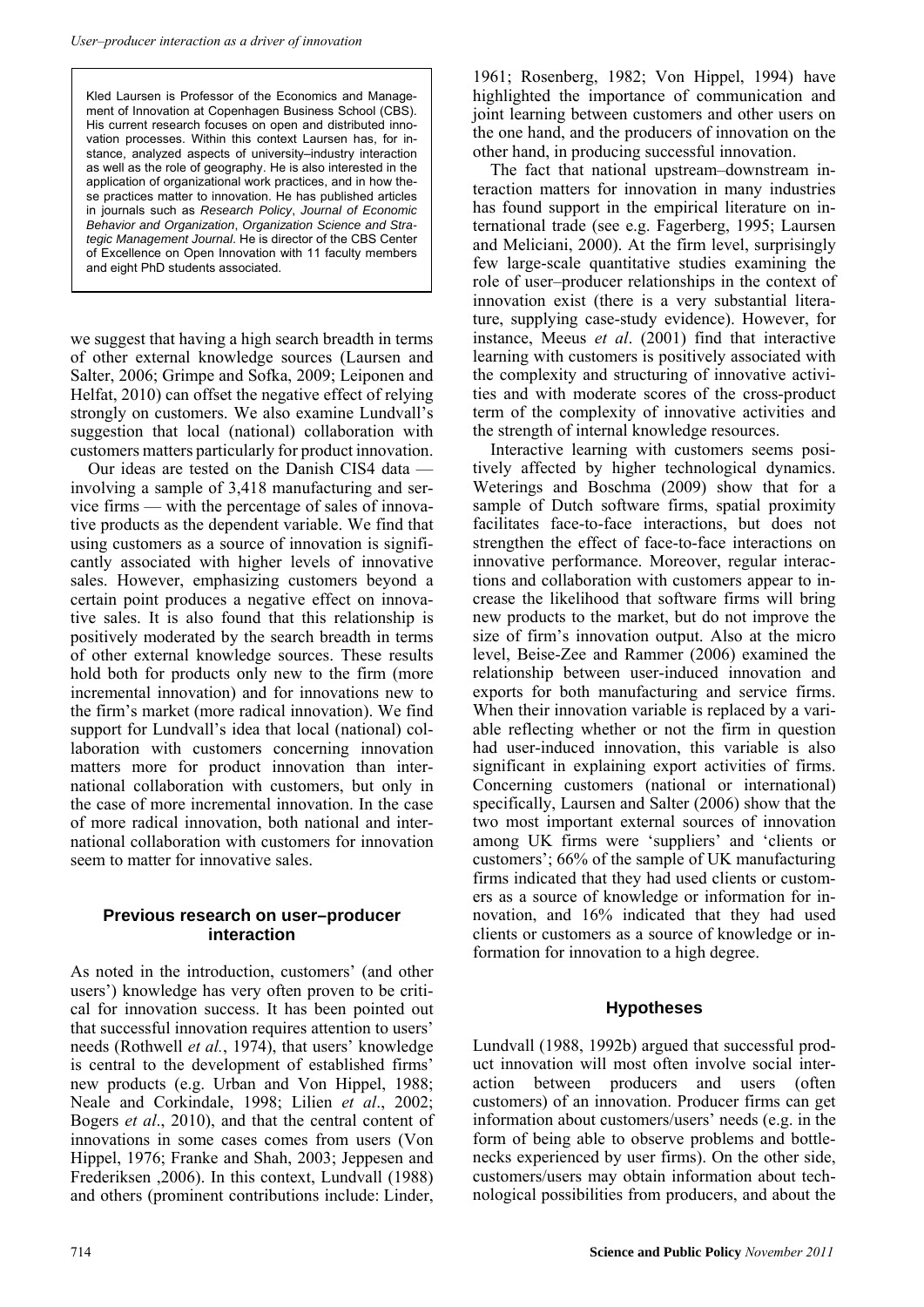competence a producer firm might have with respect to solving customers' problems. According to the distributed innovation literature, there are two overall reasons why users/customers may contribute to the innovation process. First, in many cases they are the principal beneficiaries of the innovation (Von Hippel, 1988). Second, customers often posses 'sticky' knowledge (i.e. knowledge that is difficult and hence costly to transfer) (Von Hippel, 1998).

Stickiness may be caused by various attributes of knowledge itself, such as the way it is encoded (in the form of tacit or codified knowledge), or it may be caused by the attributes of the agents seeking or providing knowledge (in particular, their cognitive capacities and motivations). Thus, the customer may possess knowledge about the performance and operating characteristics of a machine that may turn out to be an essential input in the modification of the machine. However, such knowledge is likely to be dispersed among a number of employees of the customer firm (who may lack motivation to share it). and is likely to have a considerable 'tacit' component. Marshalling this knowledge so that it can be used as input in the innovative process requires direct interaction between the customer/user and the producer (Rosenberg, 1982; 124). Seen from the point of view of the producer-firm, the stickiness of knowledge implies that it will be advantageous to interact with customers (and users more broadly) as such collaboration allows for access to knowledge that the focal firm would be unable to produce in-house.

While there are benefits from using customers' knowledge in the production of innovations, there may also be downsides, when firms become too reliant on current customers' knowledge. Although collaborating with customers is a form of boundaryspanning search in the sense of spanning organizational borders, it may not be helpful in spanning other border such as technological ones (Rosenkopf and Nerkar, 2001; Rothaermel and Alexandre, 2009). Indeed, Christensen (1997) has forcefully argued that current customers prefer solutions that they are familiar with. Accordingly, existing customers force incumbent firms to follow established technological trajectories  $-$  also in situations when truly new

For the producer-firm, the stickiness of knowledge implies that it will be advantageous to interact with customers as such collaboration allows for access to knowledge that the focal firm would be unable to produce inhouse

opportunities emerge  $-$  and as a result, incumbent firms are often unable to innovate. Earlier on, Lundvall (1988) also noted that user-producer interaction can lead to 'unsatisfactory' innovations, because of inertia in user-producer relationships and due to the existence of 'conservative' (and sometimes incompetent) users. One way of reconciling these viewpoints would be to say that customer knowledge in a central ingredient in introducing product innovation, but that a very strong reliance may carry penalties to the extent of producing negative returns. In sum, the arguments presented above leads us to posit:

H1. The uses of customer knowledge in the innovation process is curvilinearly (taking an inverted U-shape) related to innovative performance.

Laursen and Salter (2006) define external search breadth as the number of different external search channels that a firm draws upon in its innovative activities. They focus on search channels such as suppliers, users and universities that firms use in their search for innovative opportunities. Evolutionary economists highlight the role of search in helping organizations to find sources of variety, allowing them to create new combinations of technologies and knowledge (Nelson and Winter, 1982). Such variety provides opportunities for firms to choose among different technological paths (Metcalfe, 1994). Laursen and Salter (2006) hypothesize that external search breadth influences innovative performance, assuming that the product development process is itself a form of problem-solving activity and the associated search processes involve investments in building and sustaining links with users, suppliers and a wide range of different institutions inside the innovation system.

Following Scott and Brown (1999), Brown and Duguid (2000) and Laursen and Salter (2006), each of these channels can be seen as a separate search space, encompassing different institutional norms, habits and rules; often requiring different organizational practices in order to render the search processes effective within the particular knowledge domain. Accordingly, building links with different sources of knowledge is costly as firms need to understand and respect these different institutional norms, habits and rules. Moreover, when firms build too many external links, they are likely to experience attentionallocation problems and hence not benefit from the available external knowledge (Laursen and Salter, 2006). This argumentation leads us to posit:

H<sub>2</sub>. External search breadth is curvilinearly (taking an inverted U-shape) related to innovative performance.

A central tenet of this paper is that the reliance on customers may lead firms to become less innovative because customers may become conservative over time and cease to be a valuable source of knowledge for the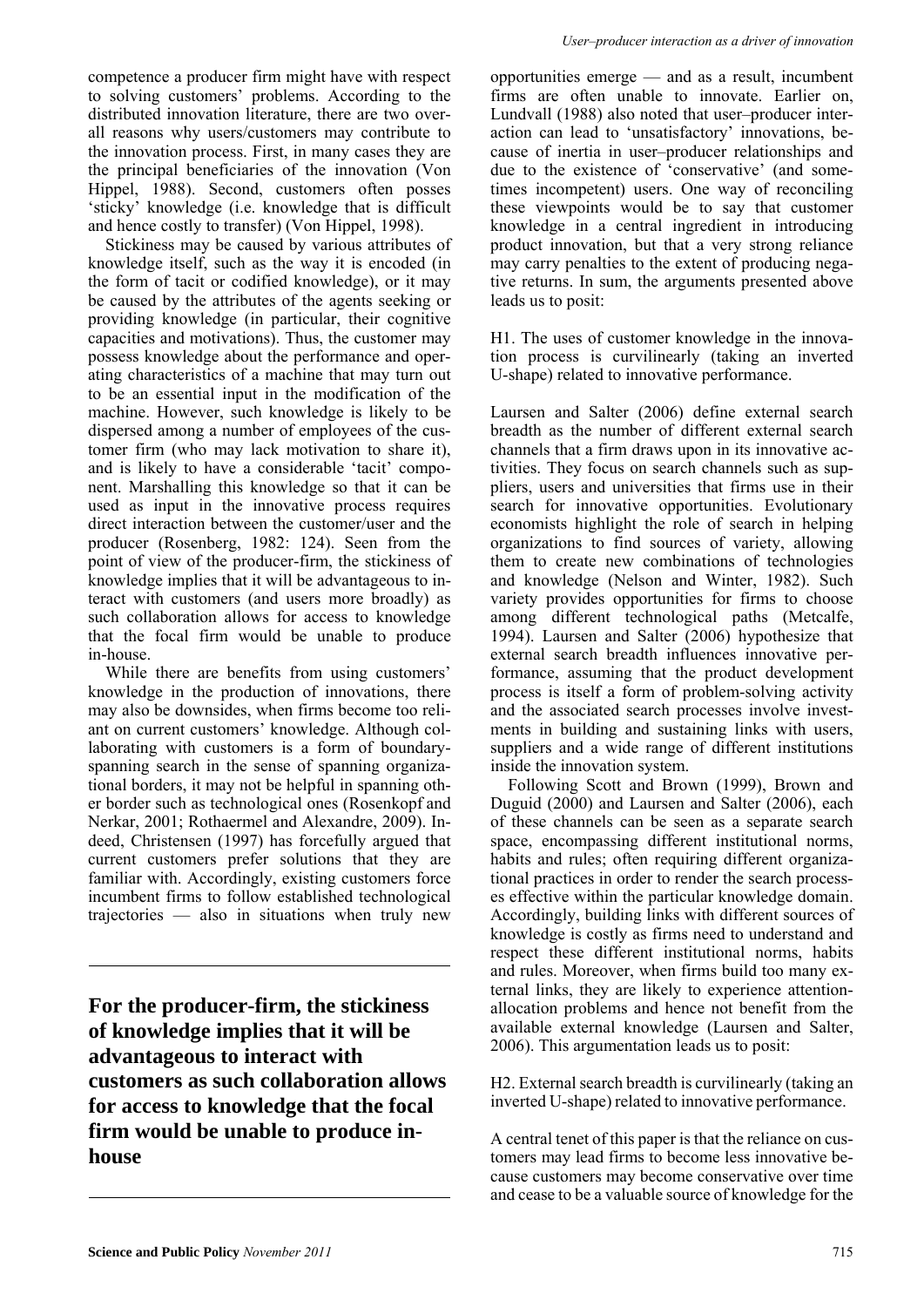# User-producer interaction as a driver of innovation

focal firm. However, if the focal firm is open to other search channels than customers in the form of external search breadth, this problem could to some extent be alleviated. A broad external search breadth signifies that a focal firm gets knowledge from a wide set of external sources. Accordingly, a firm that searches broadly gets a variety of ideas from external sources. not only from customers. This attention to other sources of knowledge than customers creates the preconditions for a complementary relationship that may also help firms avoid situations where existing customers keep them captive and make them follow established technological trajectories. The complementarity may emerge because a focal firm can gain knowledge of technological opportunities by working with, for instance, an external technology supplier or a university, while at the same time utilizing the 'sticky' knowledge possessed by the customer. Working with other sources of knowledge is also a route to keeping managers less focused on a central source of knowledge (such as customers), and hence to avoid the myopia of learning (Levinthal and March, 1993) from working with customers. These arguments lead us to conjecture:

H3. Above the top point of the inversely U-shaped relationship between the use of customer knowledge in the innovation process and innovative performance, a high-level external search breadth will reduce the negative effect of very high uses of customer knowledge.

In the majority of cases, innovations require the parallel orchestration of different skills and knowledge (Brown and Eisenhardt, 1995). These skills and knowledge may typically not be readily available inside the firm, and may be very costly to develop (Rosenberg, 1982). Given that pure market exchange will not allow close enough coupling of the interdependent research and development process, a possible solution to these problems is to collaborate with users of products in order to facilitate information exchange, mutual learning and other interdependent activities. Such collaboration can facilitate complex coordination beyond what the price system can accomplish, while avoiding the dysfunctional properties sometimes associated with hierarchy (Lundvall, 1988; Von Hippel, 1988; Teece, 1992; Singh, 1997). As pointed out by Lundvall and Von Hippel, given the mutual interest between user and producers of innovations and the frequently observed need for exchanging information between producers and customers during the product development period (a period during which problems and solutions emerge constantly), direct collaboration is often fruitful when it comes to introducing product innovations.

Certainly, when users and producers induce an understanding of reciprocal needs, interactive learning can emerge as a result. Such learning involves the establishment of technical codes, tacit and specific to the partners. Social learning may also limit opportunism by creating similar behavioral codes, and hence create a fertile environment for innovation (Lundvall, 1992b). National collaboration with customers for innovation may be important due the possible significance of geographical and cultural distance. Lundvall (1988) argues that low distances in these dimensions can be important due to the need to communicate between users and producers in flexible and complex ways when co-creating innovations. Such communication is much more costly over longer distances. Lundvall also suggests that:

a common cultural background might be important in order to establish tacit codes of conduct and to facilitate the decoding of the complex messages exchanged. (1988: 355)

Nevertheless, internationally dispersed sources of knowledge may enhance the technological opportunity set of innovators (Cantwell and Janne, 1999), thus resulting in more innovations (even when communication is much more costly), especially in the small-country case (as in our case), where the local set of knowledge in terms of its variety and size may be limited. In sum:

H4. Collaboration with national and international customers has a positive association with innovative performance.

As pointed out in the introduction to this paper, Lundvall argued that user-producer is durable over time and that such interaction is often more efficient over a short geographical distance, especially when user needs are complex and ever-changing. It is widely recognized that face-to-face contact is required for exchanging and co-creating knowledge (Lawson and Lorenz, 1999) and that such personal contact is facilitated by geographical proximity (Rosenthal and Strange, 2003; Storper and Venables, 2004). In sum:

H5. Collaboration with national customers will affect to innovative performance stronger than international collaboration with customers.

# Data and variables

# The data set

The data for the analysis is drawn from the Danish innovation survey (CIS4). The CIS4 survey was implemented in 2005 and is based on the core Eurostat Community Innovation Survey (CIS) of innovation (DCSRRP, 2006b). The method and types of questions used in innovation surveys are described in the Organization for Economic Co-operation and Development's Oslo Manual (OECD, 1997). CIS data have been used in over 100 recent academic articles. Recent prominent contributions using CIS data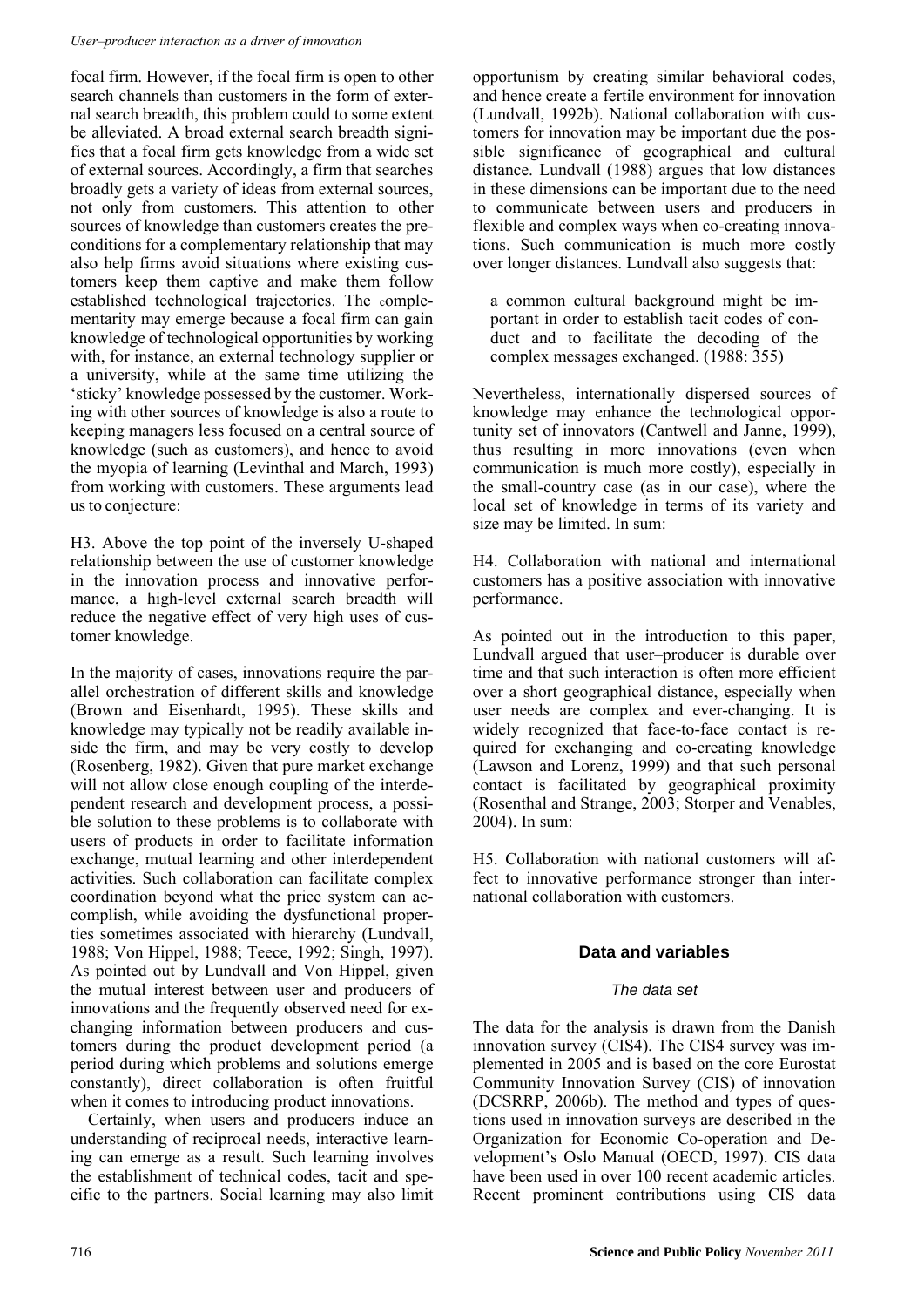include Cassiman and Veugelers (2006) and Leiponen and Helfat (2010). CIS surveys of innovation are often described as 'subject-oriented' because they ask individual firms directly whether they were able to produce an innovation. The interpretability, reliability and validity of the survey were established by extensive piloting and pre-testing before implementation within different European countries and across firms from a variety of industrial sectors, including services, construction and manufacturing.

The CIS questionnaire draws from a long tradition of research on innovation, including the Yale survey and the SPRU innovation database (for examples, see Levin et al., 1987; Pavitt et al., 1987; Cohen and Levinthal, 1990; Klevorick et al., 1995). CIS data provides a useful complement to the traditional measures of innovation output, such as patent statistics (Kaiser, 2002; Leiponen and Helfat, 2010). The questionnaire asks firms to indicate whether the firm has been able to achieve a product innovation. Product innovation is defined as:

A product innovation is the introduction to the market of new or significantly improved goods or services, for instance through improved components, subsystems or improved software and user-friendliness. The innovation has to be new to the firm, but needs not be new to the industry or market. It is not relevant whether or not the innovation was developed by the focal firm or by other firms. (DCSRRP, 2006b: 4, the author's translation)

Firms are then asked to state what share of their sales can be ascribed to different types of innovation, such as innovations new to their markets. Alongside these performance questions, there are a number of questions about the sources of knowledge for innovation, the effects of innovation, intellectual property strategies, expenditures on R&D, and other innovative activities.

The Danish innovation survey is 12 pages long and includes a page of definitions. The sample of respondents was created by the Danish Centre for Studies in Research and Research Policy (DCSRRP) at the University of Aarhus. It was sent to the firm's official representative for filling in information on the firm's activities, such as surveys for calculating the gross domestic product and R&D expenditures. It was normally completed by the managing director. the chief financial officer, chief marketing officer or by the R&D manager of the firm. The implementation of the survey was administered by the DCSRRP and to guide respondents a help service was provided (DCSRRP, 2006b).

The survey was sent to approximately 4,400 business units in Denmark in May 2005. The responses were voluntary and respondents were promised confidentiality. The sample includes all main industries of the Danish economy, excluding public bodies, and hotels and restaurants. After three reminders, the survey received a response rate of 50.4% (DCSRRP, 2006b: 14). Based on responses to the recent R&D survey by non-respondents to the CIS4 survey, an additional 400 responses were estimated, giving rise to an overall response rate of 62% (DCSRRP, 2006a: 14). The first best option for avoiding a nonresponse bias is to achieve a high response rate (Armstrong and Overton, 1977) — a  $62\%$  response rate is considered very good in this regard. In the Danish survey, all firms which have had innovative activity have been asked the sources of information  $\alpha$  questions  $\frac{1}{\alpha}$  in contrast to some other countries. where these questions have been posed to innovators only. Specifically, in addition to the firms which introduced product and process innovation, firms that 'had innovative activities [in terms of product and process innovation] that were still on-going at the end of the year' and 'had innovative activities which were given up over the period 2002-2004' also had to answer to the sources of information questions.

# Dependent and key independent variables

We employ two measures to indicate various types of firm-level innovative performance. First, we use a variable that captures the ability of the firm to produce more radical innovations: *innovations new to the firm's market*. This variable is measured as the fraction of the firm's sales relating to products new to the firm's market. On the Danish innovation survey, firms were asked directly whether their enterprise: 'introduced any new or significantly improved products which were also new to the enterprise's market' and what share of total firm sales these products accounted for in 2004 (DCSRRP, 2005: 6). It remains a fundamental limitation of the CIS survey that we only know whether or not a given product is new to the firm's markets, not whether it is new to the world market. It should be noted, however, that Danish firms are highly internationalized with about 68% of the service and manufacturing firms surveyed in the context of CIS3 (not CIS4) having export activity (Laursen, 2008). At the same time, firms competing in the Danish context only are most often exposed to imported products. So in far the majority of the cases (probably close to all cases) the competitors of a given Danish firm are not national (only) and, accordingly, this research design is unlikely to be a major problem.

We incorporated another variable as a measure of more incremental innovation by including a variable for the fraction of the firm's sales from product innovations only new to the firm (but not new to the firm's market). Our sales-weighted measure of innovation performance is consistent with Schumpeter's  $(1912/\overline{1}934)$  view, since his notion of innovation not only pertains to the capacity to introduce 'new combinations' in terms, for instance, of new products. but also to the commercial success of those products. In addition, the measure has been widely applied in the previous literature (Mairesse and Mohnen, 2002;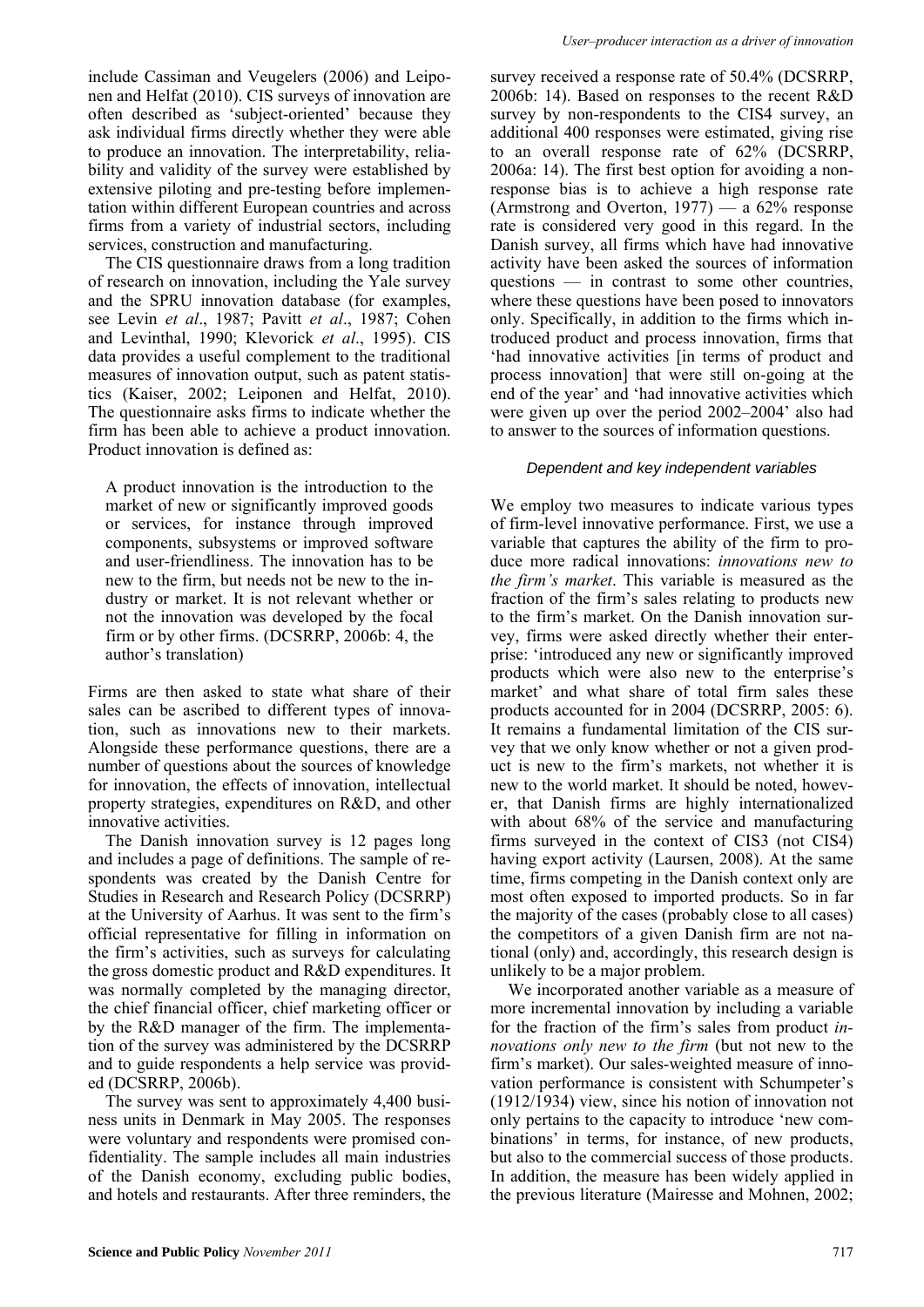Cassiman and Veugelers, 2006; Laursen and Salter, 2006; Leiponen and Helfat, 2010).

Two of the key independent variables are built on the following question: 'What importance have the following sources of information had as an inspiration for innovation projects?' The questionnaire lists 11 (one internal source and 10 external sources) sources of information for innovation and each of these 11 items are measured on a four-point Likert scale ranging from one to four with one being 'no importance' and four being 'high importance'. Our key variable Use of Customer Knowledge is based on the part of the question that pertains to the use of information from customers.

Another key variable is based on the other nine external sources of information for innovation (suppliers; competitors; consultants, private laboratories and research institutions; technological support centers; universities; other public sources; conferences and exhibitions; scientific and technical publications; and industry associations). Following Laursen and Salter (2006), the variable is calculated as follows. As a starting point, each of the nine sources are coded as a binary variable, zero being no use and one being any level of use of the given knowledge source. Subsequently, the nine sources are simply added up so that each firm gets a zero when no knowledge sources are used, while the firm gets the value of nine when all knowledge sources are used. In other words, it is assumed that firms that use higher numbers of sources are more 'open', with respect to search breadth, than firms with lower numbers. Using binary variables and based on a supplementary question on the survey, we examine whether or not firms engaged in formal collaboration arrangements on innovation activities with customers, both regarding National Customer Collaboration and International Customer Collaboration.

#### Control variables

We include a measure of R&D intensity, measured as firm R&D expenditure divided by firm sales, in order to control for the effect on R&D on innovative performance. Firm size (expressed in logarithms) is measured by the number of employees (Log Em*ployee*). We also control for the number of years the firm has been in existence (Year since Establish*ment*). Finally, we include 39 industry controls to account for different propensities to innovate across industries (NACE 2-digit industries with some industries aggregated to secure a minimum of five firms in each industry). Industry number 40 is used as the benchmark for the other 39 industries.

## **Statistical method and results**

The dependent variable in the regression model is censored, since the variable is the percentage of innovative sales and, therefore, by definition, ranges between 0 and 100. Accordingly, a Tobit analysis, with a so-called corner solution interpretation, is applied as the vehicle of estimation (see Wooldridge, 2002: 517–549). Descriptive statistics and correlations are given in Table 1. It can be seen that, on average, about 3% of the sales of products made by the firms in the sample can be considered new to the firms' markets. The same is the case for innovations new to the firm only. Regarding multicollinearity, the correlation between External Search Breadth and the Use of Customer Knowledge is high (0.83). However, the results of the models estimated (in Table 2) are all robust to the inclusion of each of the two variables separately. Indeed, removing any variable from all of the six regressions presented produces similar results — the estimations are remarkably stable.

Table 2 contains the results that test our hypotheses. Models I and II include only the variables of key interest plus the 39 industry dummies for each of the two dependent variables: the percentage sales of products new to the firm's market and new to the firm, respectively. Models III and IV include the same estimations, but with all control variables included. We find some evidence in support of

|   | Variable                                | Mean  | Std dev. | Min.         | Max. | 1.        | 2.                | 3.   | 4.   | 5.   | 6.   | 7.      | 8.   |
|---|-----------------------------------------|-------|----------|--------------|------|-----------|-------------------|------|------|------|------|---------|------|
| 1 | New to the firm's market                | 2.99  | 10.63    | 0            | 100  |           |                   |      |      |      |      |         |      |
|   | 2. Only new to the firm                 | 2.97  | 9.96     | 0            | 100  | 0.21      |                   |      |      |      |      |         |      |
|   | 3. Use of customer knowledge            | 1.69  | 1.11     |              | 4    | 0.38 0.41 |                   |      |      |      |      |         |      |
|   | 4. Breadth                              | 1.91  | 3.01     | $\Omega$     | 9    |           | 0.38 0.40         | 0.83 |      |      |      |         |      |
|   | 5 National customer collaboration       | 0.10  | 0.30     | $\Omega$     |      |           | $0.28$ 0.28       | 0.46 | 0.48 |      |      |         |      |
|   | 6. International customer collaboration | 0.07  | 0.25     | $\mathbf{0}$ | 1    |           | $0.28$ 0.24       | 0.41 | 0.44 | 0.60 |      |         |      |
|   | 7. R&D intensity                        | 0.02  | 0.11     | $\Omega$     | 1.97 |           | $0.33 \quad 0.14$ | 0.23 | 0.28 | 0.22 | 0.21 |         |      |
|   | 8. Log employees                        | 3.87  | 1.55     | 0            | 9.98 | 0.04      | 0.08              | 0.23 | 0.27 | 0.16 | 0.16 | $-0.02$ |      |
| 9 | Years since establishment               | 18.48 | 17.63    | 0            | 183  | 0.00      | 0.03              | 0.07 | 0.09 | 0.06 | 0.06 | $-0.04$ | 0.28 |

#### Table 1. Descriptive statistics and correlations

 $N = 3,417$  $M$ ntes

Correlation coefficients ≥ |0.04|, significant at the 5% level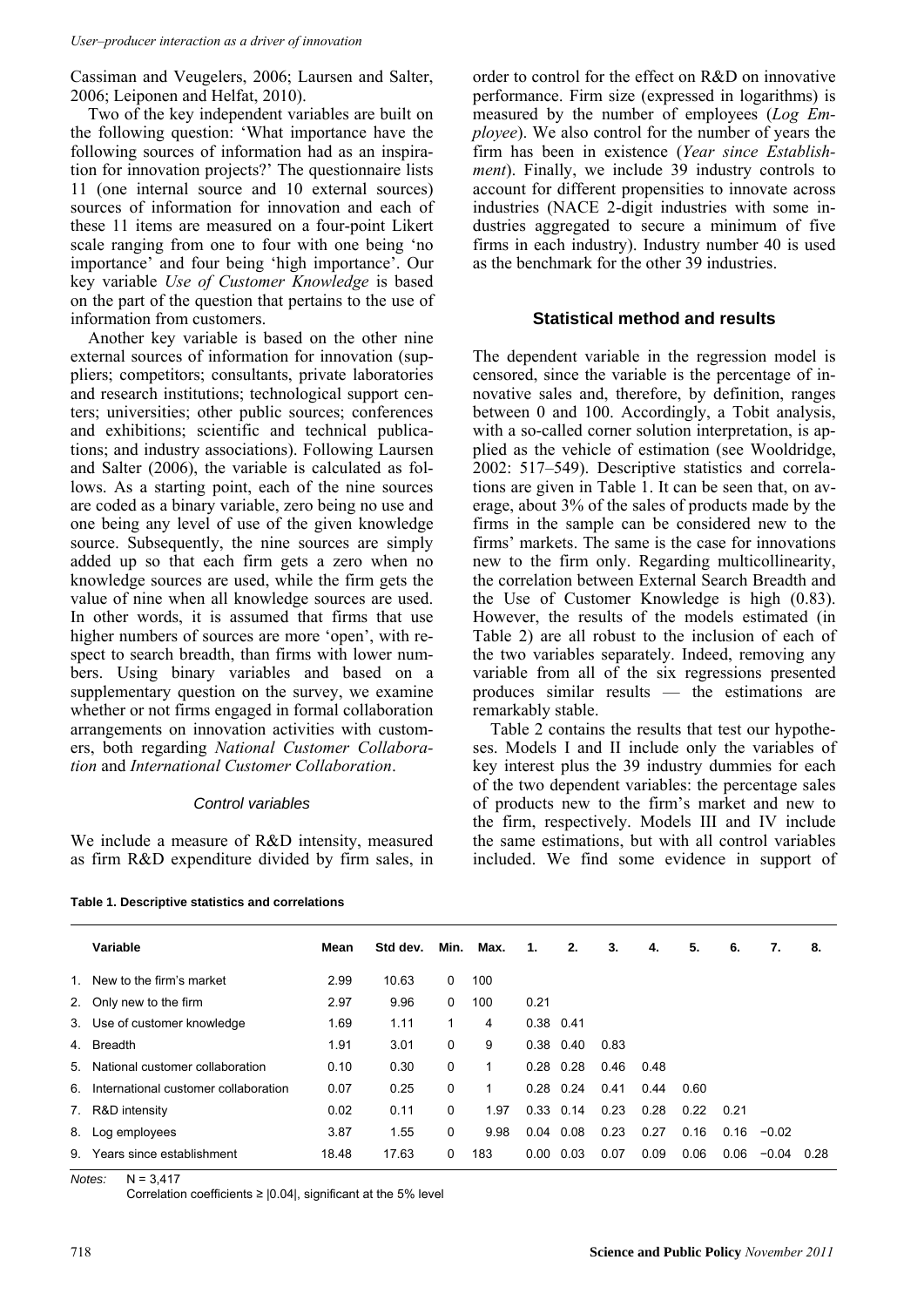#### Table 2. Tobit regressions explaining innovative performance

|                                                                                                    | Model I<br>New to the market |                  | <b>Model II</b><br>New to the firm |                  | <b>Model III</b><br>New to the market     |                            | <b>Model IV</b>                       |                            | <b>Model V</b>                            |                            | <b>Model VI</b>                       |                            |
|----------------------------------------------------------------------------------------------------|------------------------------|------------------|------------------------------------|------------------|-------------------------------------------|----------------------------|---------------------------------------|----------------------------|-------------------------------------------|----------------------------|---------------------------------------|----------------------------|
| Independent/dependent<br>variable                                                                  |                              |                  |                                    |                  |                                           |                            | New to the firm                       |                            | New to the market                         |                            | New to the firm                       |                            |
|                                                                                                    | Coef.                        | Std<br>error     | Coef.                              | Std<br>error     | Coef.                                     | Std<br>error               | Coef.                                 | Std<br>error               | Coef.                                     | Std<br>error               | Coef.                                 | Std<br>error               |
| Use of customer knowledge                                                                          | 26.13 ***                    | (5.40)           | 14.16 **                           | (4.99)           | 26.93 ***                                 | (5.14)                     | 13.78 **                              | (4.95)                     | 54.89 ***                                 | (9.75)                     | 43.92 ***                             | (9.41)                     |
| Use of customer Knowledge<br>squared                                                               | $-3.57$ ***                  | (0.97)           | $-1.28 +$                          | (0.90)           | $-3.97***$                                | (0.93)                     | $-1.40 +$                             | (0.89)                     | $-8.19***$                                | (1.96)                     | $-6.20***$                            | (1.89)                     |
| <b>Breadth</b><br>Breadth squared<br>Use of customer knowledge<br>× breadth                        | 12.94 ***<br>$-0.97***$      | (1.30)<br>(0.12) | 11.75 ***<br>$-0.85***$            | (1.18)<br>(0.11) | 11.67 ***<br>$-0.94$ ***                  | (1.23)<br>(0.11)           | 11.26 ***<br>$-0.86***$               | (1.18)<br>(0.11)           | 18.95 ***<br>$-0.39**$<br>$-8.96$ ***     | (2.03)<br>(0.15)<br>(1.89) | 18.50***<br>$-0.32**$<br>$-9.13***$   | (1.92)<br>(0.14)<br>(1.82) |
| Use of customer knowledge<br>squared × breadth                                                     |                              |                  |                                    |                  |                                           |                            |                                       |                            | $1.37***$                                 | (0.35)                     | $1.44***$                             | (0.34)                     |
| National customer collabora-<br>tion                                                               |                              |                  |                                    |                  | $5.49**$                                  | (2.19)                     | $9.25***$                             | (2.14)                     | $5.72**$                                  | (2.17)                     | $9.18***$                             | (2.12)                     |
| International customer col-<br>laboration                                                          |                              |                  |                                    |                  | $6.78**$                                  | (2.51)                     | 0.23                                  | (2.45)                     | $6.46**$                                  | (2.50)                     | 0.07                                  | (2.44)                     |
| R&D intensitv<br>Log employees<br>Years since establishment<br>Industry dummies (40<br>industries) | <b>YES</b>                   |                  | <b>YES</b>                         |                  | 25.42***<br>$-0.23$<br>0.01<br><b>YES</b> | (4.77)<br>(0.57)<br>(0.04) | $-1.27$<br>0.10<br>0.02<br><b>YES</b> | (5.01)<br>(0.55)<br>(0.04) | 26.15***<br>$-0.20$<br>0.01<br><b>YES</b> | (4.76)<br>(0.57)<br>(0.04) | $-0.54$<br>0.08<br>0.03<br><b>YES</b> | (5.01)<br>(0.55)<br>(0.04) |
| Constant<br>/Sigma                                                                                 | $-84.34$ ***<br>27.43        | (5.74)<br>(0.87) | $-67.87***$<br>25.56               | (5.13)<br>(0.81) | $-66.77$ ***<br>25.22                     | (10.45)<br>(0.79)          | $-70.79$ ***<br>24.61                 | (11.86)<br>(0.77)          | $-93.43$<br>25.09                         | (12.79)<br>(0.79)          | $-98.41***$<br>24.45                  | (13.83)<br>(0.77)          |
| McFadden's pseudo $R^2$<br>$LR$ chi <sup>2</sup><br>Number of observations                         | 0.16<br>1,295 ***<br>3,478   |                  | 0.16<br>$1.293***$<br>3,478        |                  | 0.18<br>$1.430***$<br>3,417               |                            | 0.17<br>$1.364***$<br>3,417           |                            | 0.19<br>$1.464***$<br>3,417               |                            | 0.18<br>1,398 ***<br>3,417            |                            |

Note: \*\*\*/\*\*/\*/† denotes significant at the 0.1, 1, 5 and 10% levels respectively

Hypothesis 1 (The use of customer knowledge in the innovation process is curvilinearly [taking an inverted U-shape] related to innovative performance).

First, the parameter for the Use of Customer Knowledge is significant and positive in explaining innovative performance (for both types of innovation). Accordingly, firms with a (stronger) use of customer knowledge appear to have higher levels of innovative performance. Second, the negative parameter for the squared term is also significant, indicating that when firms become too focused on the use of customer knowledge, negative returns set in. By differentiating, and setting the obtained derivative equal to 0, we obtain the top point of  $-\beta_1/(2\beta_2)$ , where  $\beta_1$  is the parameter for the Use of Customer Knowledge, and  $\beta_2$  is the parameter for the Use of Customer Knowledge Squared. According to this calculation, the top point in the case of Model III in Table 2 is 3.4 and 4.9 in the case of Model IV.

Since the upper range of the Use of Customer Knowledge variable is 4, our model predicts negative returns at the highest level of the Use of Customer Knowledge in the case of innovation new to the firm's market. In the case of innovations only new to the firm (more incremental innovations), our model displays evidence of decreasing return to the Use of Customer Knowledge, but no signs of negative returns (consistent with this, note that Use of Customer Knowledge Squared is only weakly significant in this case). Obviously, our measure of the degree of Use of Customer Knowledge is not very sophisticated, as it is just an indication of the overall

importance of the use of customer knowledge, expressed in integer values and ranging from 1 to 4 (the issue of the limitations of this variable is discussed further in the 'Conclusion and Discussion' section at the end of this paper). However, even with this rough measure there is an indication of decreasing returns and, in the case of innovations new to the firm's market, even negative returns for using customer knowledge to a high degree (of course, still much better than not using customer knowledge at all).

With respect to Hypothesis 2 (External search) breadth is curvilinearly [taking an inverted U-shape] related to innovative performance), we find Breadth and Breadth Squared significant with the expected signs in both Models III and IV. Indeed, calculations show that the top point is around 6 both in the case of products new to the firm's market and those new to the firm. Since the maximum number of sources is 9, the idea of the inverted U-shape is clearly supported. In other words, the results corroborate the findings by Laursen and Salter (2006).

The proposition of Hypothesis 3 is that the inverted U-shaped relationship between the use of customer knowledge in the innovation process and innovative performance is positively moderated by the breadth of external search above the top point, such that the negative effect of a strong emphasis on customer knowledge is offset by broad external search, using other sources of innovation than customers' knowledge. This hypothesis is tested in Models V and VI. The two models give support to this hypothesis. External search breadth has significant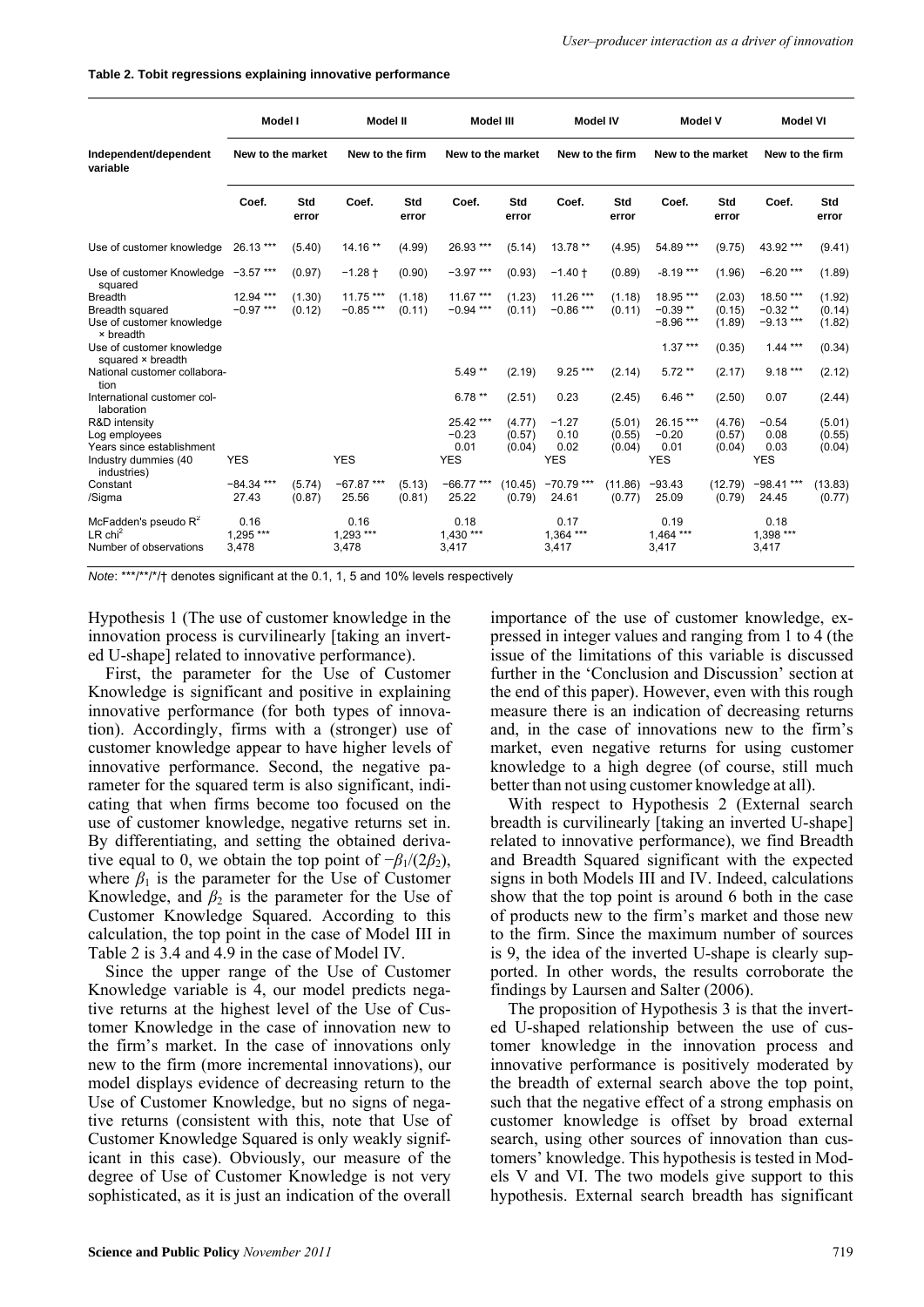

Figure 1. The relationship between the degree of user knowledge and innovation performance (new to the firm's market) as moderated by external search breadth

moderating effects on both the use of Customer Knowledge and Customer Knowledge Squared.

To clarify this complex interaction, we follow Schick and Ponemon (1993) in graphing (in Figure 1) the relationship between the dependent (percentage of innovations new to the firm's market) and key independent (main and squared) variables for low and high values of the moderator variable for the estimations found in Model V. Since we are applying a Tobit model with a corner solution interpretation, it is changes in the unconditional expected values, not linear predictions, that should be reported (for details, see Wooldridge, 2002: 523). We plot the effects at the 25th percentile (zero breadth) and at the 75th percentile (high breadth; that is using four external sources). The two dummies for national and international collaboration are set to zero, while the other variables are set to their sample averages.



Figure 2. The relationship between the degree of user knowledge and innovation performance (only new to the firm) as moderated by external search breadth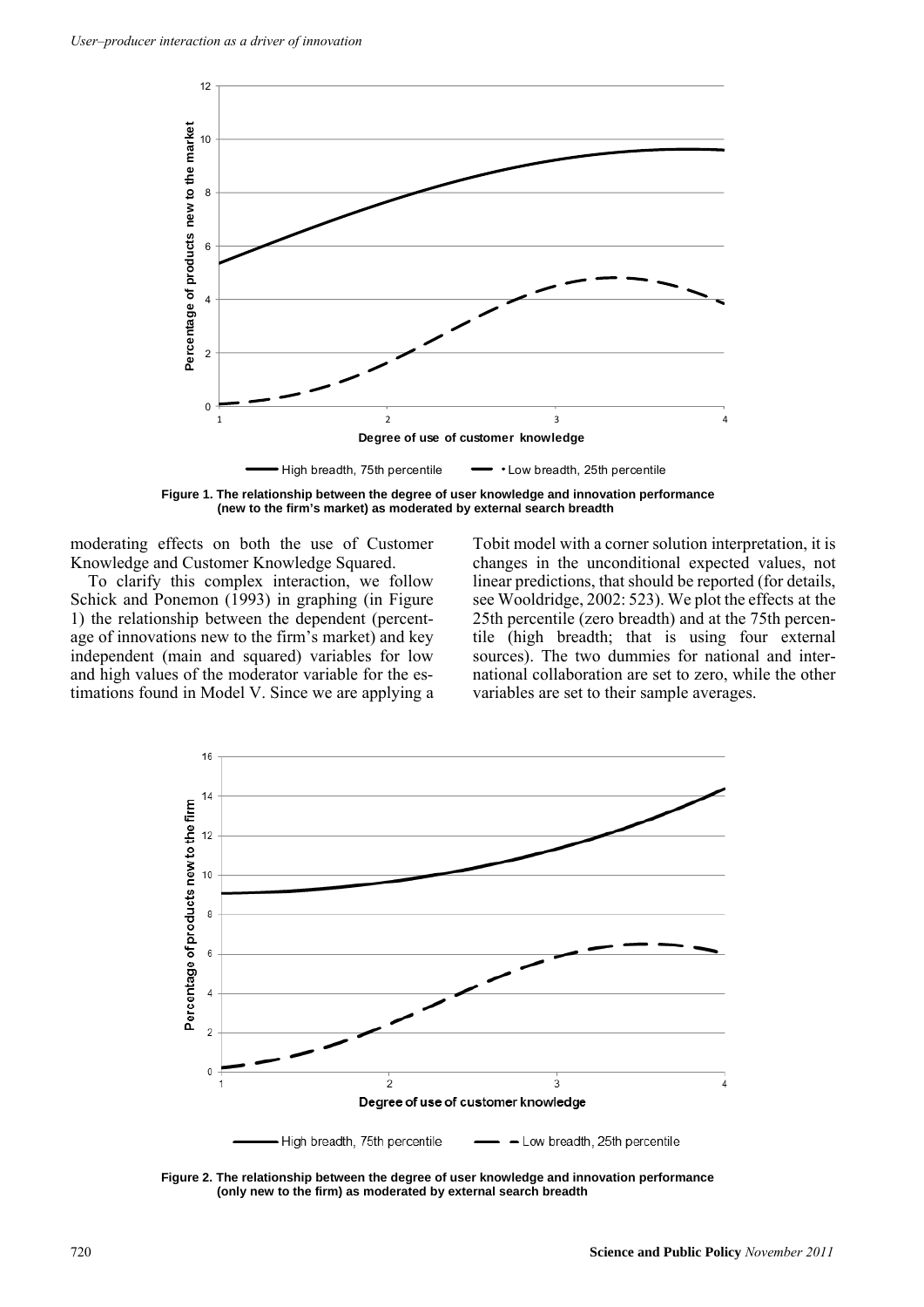From Figure 1 we can see that the curve for a firm with low external search breadth displays negative returns for values of degrees of use of customer knowledge above the value 3.4. In contrast, a firm with high external search breadth displays only very weak evidence of decreasing returns, and the level of innovative output is much higher. In other words, the negative effect of a high degree of use of customer knowledge is much less pronounced for firms that do broader external search.

Figure 2 plots the same relationship, but in this case the dependent variable is innovations only new to the firm (less radical innovation). The results are similar to the results obtained when looking at more radical innovations (innovations new to the firm's market). However, in the case of less radical innovation, for firms with high search breadth, the relationship between the degree of use of user knowledge and innovation is weakly convex (this relationship is weakly concave in the case of innovations new to the firm's market). This indicates increasing returns in the case of less radical innovation and decreasing returns to the use of customer knowledge in the case of more radical innovation.

In this regard, Laursen and Salter (2006) argue that for more incremental innovation after a dominant design has emerged (Abernathy and Utterback, 1975), a broad variety of sources may be important. After a dominant design has emerged, firms tend to focus on 'fine-tuning' the product by means of incremental improvements which are supported by a broad range of sources of innovation. Relatedly, the number of actors with specific and useful knowledge of the technology increases as the product becomes established. In contrast, more radical innovation typically involves a higher degree of discontinuity in the sources of innovation, since knowledge sources previously used may be outdated in the new context (Christensen, 1997). Accordingly, the use of a few new sources of innovation, used intensively, can be expected to be important in the case of radical innovations. For these reasons, we can speculate that broad search and at the same time extensive use of customer knowledge are more beneficial (given a fixed set of costs) in the case of more incremental innovation as compared to more radical innovation. These benefits may be reflected in the convex curve in Figure 2 in contrast to the concave curve found in Figure 1.

Overall, the findings give support to Hypothesis 4 (Collaboration with national and international customers has a positive association with innovative performance), given that for innovations new to the firm's market, the parameters for both National Customer Collaboration and International Customer Collaboration are positive and significant in explaining innovative performance. In the case of innovations new to the firm only national collaboration is positive and significant. This finding also gives support Hypothesis 5 (Collaboration with national customers will affect to innovative performance

stronger than international collaboration with customers) in the case of innovations only new to the firm. However, the idea that national and international collaboration have the same effect on innovative performance cannot be rejected in the case of innovations new to the firm's market.

# **Conclusion and discussion**

We began this paper by noting that the innovation literature has found that customers' knowledge often plays a central role in the production of innovations. Less attention has been given to the potential downsides of working with customers' knowledge, although this phenomenon has not been completely overlooked. In this paper we have found that using customers as a source of innovation is significantly linked to higher levels of innovative sales. In the case of innovations new to the firm's market, emphasizing customers to a high degree, however, seems to have less effect on innovative sales as compared to emphasizing customers to a medium degree. In other words, we found evidence of negative returns of the involvement of customer knowledge beyond a certain point.

In the case of innovations only new to the firm, the negative sides of using customer knowledge at high levels seems less strong as the curve does not bend inside the range of the customer knowledge variable. Indeed, it seems that the costs associated with using customers' knowledge to a high degree is higher in the case of more radical innovation  $-$  a situation in which it is central to search in genuinely new directions. Relying heavily on customers' knowledge may prevent firms from searching in such new directions. However, in the case of more incremental innovation, the penalty for relying heavily on customers' knowledge is less heavy. This finding may have to do with the frequently made observation that myopia — in our case related to focusing on customers — is more likely to hurt explorative efforts (as reflected in innovation new to the firm's market) in comparison to more exploitative efforts (as reflected in innovation only new to the firm).

We found support for Lundvall's idea that local (national) collaboration with customers concerning innovation matters more for product innovation than international collaboration with customers, but only in the case of more incremental innovation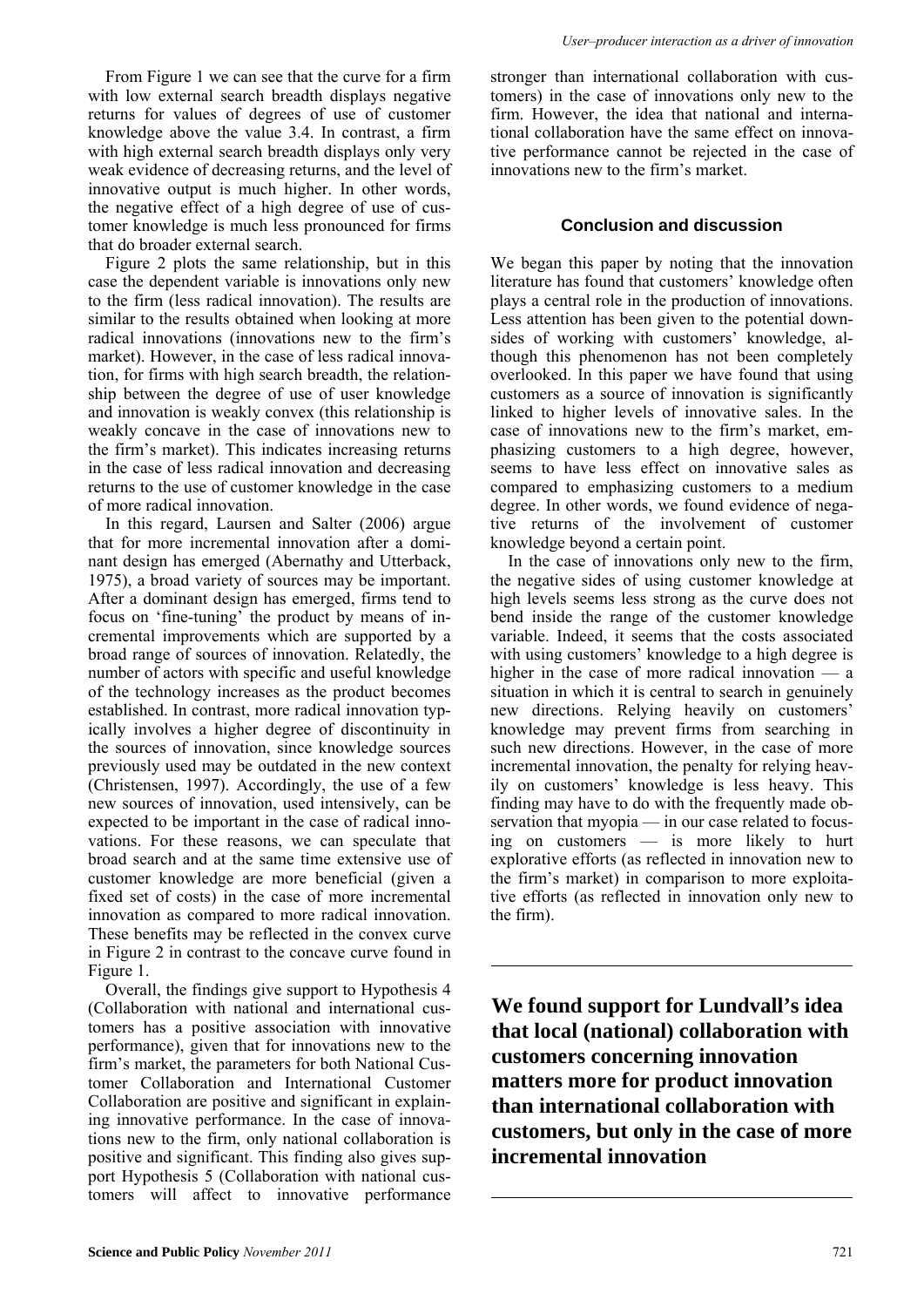#### User-producer interaction as a driver of innovation

We also found that the inverted U-shaped relationship is positively moderated by the search breadth in terms of the number of other external knowledge sources (other than the use of customer knowledge). This result is true both for innovations new to the firm and for innovations new to the firm's market. In other words, some of the negative sides of working with customer knowledge are offset, when the focal firm performs broader (explorative) external search by having a relatively high search breadth.

Furthermore, we found support for Lundvall's idea that local (national) collaboration with customers concerning innovation matters more for product innovation than international collaboration with customers, but only in the case of more incremental innovation (innovation only new to the firm). In the case of more radical innovation (innovation new to the firm's market), our results indicated that both national and international collaboration with customers for innovation seem to matter equally for innovative sales. The relatively higher importance of formal international customer collaboration in the case of more radical innovation in comparison with more incremental innovation can be due to the fact that the opportunity set offered by national collaborators may be somewhat limited (especially in the smallcountry case such as ours), and hence there is additional leverage to be gained from international customer collaboration, even if it is much more costly to collaborate over longer cultural and geographical distances as suggested by Lundvall (1988). In other words, when the knowledge required is not available locally, firms look outside the local/national market even if communication is more difficult.

This paper has limitations. First and foremost, the customer knowledge variable has limitations, simple as it is. Future research should aim at developing much more sophisticated measures. One such measure could involve looking at the role of customers at various stages of the innovation process (e.g. idea generation, implementation and fine-tuning stages of the product development process). Such a measure would allow for the calculation of a continuous independent variable that would make the empirical interpretation of the results somewhat more clearcut.

In addition, in our set-up, there is no indication of the amount of time a focal firm has interacted with its customers, and no indication of the number and diversity of clients in terms of types of services of goods developed. Intuitively one would imagine that the problem of inertia or myopic learning would be most present in the case of a focal firm working for just one or a few clients over a long period of time. Future studies should also make attempts to account for the issue of reciprocity and trust in producercustomer relationships as strongly emphasized by Lundvall in his 1988 paper (and elsewhere). This paper has not really addressed this important aspect. However, despite these limitations, this paper can be

seen as a first step in the direction of getting a better understanding of not only the advantages, but also the downsides of using customer knowledge in the making of innovations.

This paper has important policy implications as several governments in the EU (including Denmark, Finland and the UK) are either looking at — or have already implemented  $-$  innovation policies aiming at nursing user-driven innovation. Assuming that such policies can be somewhat effective, this paper has underlined the fact that policies narrowly aimed at promoting the use of user knowledge in innovation may be mislead, given that 'average' user knowledge may prevent more radical solutions to problems in the innovation process. To be more precise, the use of customer knowledge appears much more effective when it is utilized in conjunction with other sources of innovation. Accordingly, policies aimed at promoting innovation should be broader and somewhat more 'systemic' in nature. Indeed, this latter viewpoint is in line with Lundvall's (1992a) ideas regarding systems of innovation.

#### **Note**

1. An important exception is the lead-user literature (Von Hippel, 1986), in which is argued that the type of user matters significantly. In particular, it is has been found that lead users with certain characteristics (they are early adopters of the product or service; they experience the need for a given innovation earlier than the majority of the target market; and they are users who expect attractive innovation-related benefits from a solution to a problem) are most likely to be important sources of innovation. However, this literature has not addressed the issue of how a too strong focus on customers can be offset by other types of exploratory search on behalf of the innovating firm (for an excellent overview of the user-innovation literature, see Bogers et al., 2010).

### **References**

- Abernathy, W J and J M Utterback 1975. A dynamic model of process and product innovation. Omega, 3(6), 639-656.
- Andersen, E S, B Dalum and G Villumsen 1981. International Specialization and the Home Market: an Empirical Analysis. Aalborg: Aalborg University Press.
- Armstrong, J S and T S Overton 1977. Estimating non-response bias in mail surveys. Journal of Marketing Research, 14(3), 396-402
- Beise-Zee, R and C Rammer 2006. Local user-producer interaction in innovation and export performance of firms. Small Business Economics, 27(2/3), 207-222
- Bogers, M, A Afuah and B Bastian 2010. Users as innovators: a review, critique, and future research directions. Journal of Management, 36(4), 857-875.
- Brown, J S and P Duguid 2000. The Social Life of Information. Boston, Massachusetts: Harvard Business School Press.
- Brown, S L and K M Eisenhardt 1995. Product development: past research, present findings and future directions. Academy of Management Review, 20(2), 343-378.
- Cantwell, J and O Janne 1999. Technological globalisation and innovative centres: the role of corporate technological leadership and locational hierarchy. Research Policy, 28(2), 119-144
- Cassiman, B and R Veugelers 2006. In Search of complementarity in innovation strategy: internal R&D and external knowledge acquisition. Management Science, 52(1), 68-82.
- Christensen, C M 1997. The Innovator's Dilemma: When New Technologies Cause Great Firms to Fail. Cambridge,